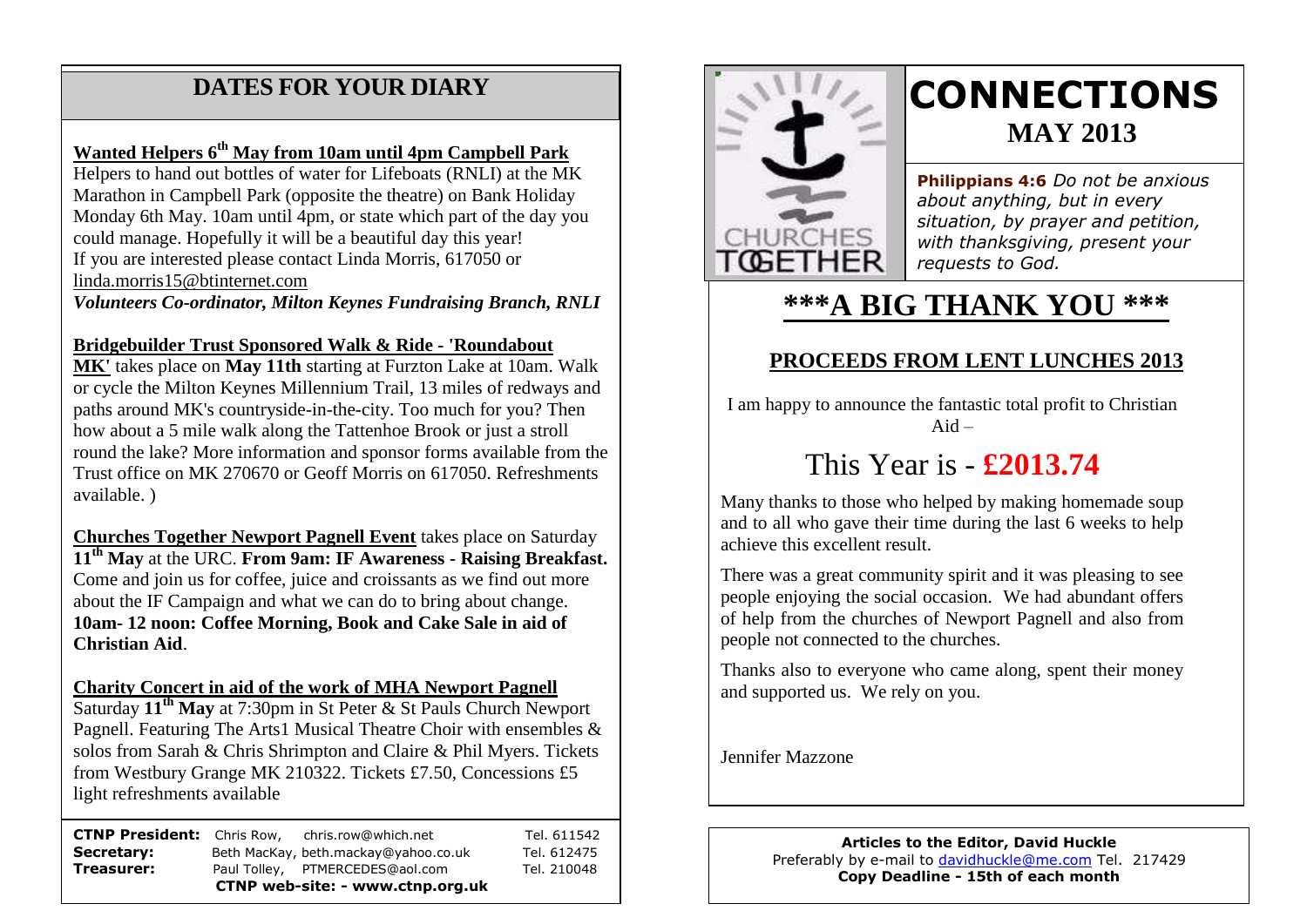### **LETTER FROM A MINISTER**

As I write this it seems that spring is finally on its way! It feels like it's been winter for a long time but as I look out of my study window at the glorious sunshine and watch the post woman delivering the mail in her shirt sleeves, I'm mindful of a verse from Genesis, Chapter 49, verse 26, 'the blessings your father gives are greater than those of the everlasting hills, greater than their eternal riches.'

Occasionally in life we pause to remember how much we have to celebrate; the many blessings and gifts that God so freely showers upon us. Sadly, such moments are all too rare. More often than not, we lurch from one demand to another, one crisis to another and one responsibility to another, scarcely finding the time to draw breath and reflect on the reasons we have to give thanks. If we're not careful, we can end up brooding on the things we haven't got, sucked into a vicious circle of self pity and the sorrier we feel for ourselves the more ground there seem to be for such feelings.

We need to stop sometimes and, in the words of the old hymn, make time to 'count our blessings', for when we do that, life can seem very different. There is so much that is not only good but indescribably wonderful and beautiful beyond words. The words of Genesis above were concerned not with God's blessing but with Jacob's blessing to his sons, but they could speak more appropriately of all God has done for us.

Hopefully this year won't be a repeat of the last, but if at times it feels like it is, and the view from our windows doesn't look quite so glorious, pause for a moment, remember all that we receive from God and far from feeling sorry for ourselves, we should stop to consider all the reasons we have to give thanks.

Rev Karen Browne

### **Enough Food For Everyone IF**

In 2013 we can take action to address world hunger as the G8 summit takes place in Northern Ireland in June and tens of thousands of people add their voices to demand action.

Over 150 charities are behind this campaign, including Christian Aid, CAFOD, Tear Fund, Oxfam and many more. At a lively meeting at NP URC in April, Jess and Steve from the Christian Aid Oxford office explained the campaign, showed us how it could benefit communities and challenged us to think what we could do locally to raise awareness.

So much progress has been made in tackling poverty around the world, but still one in eight people go to bed hungry every night and 2.3 million children die from malnutrition each year.

#### **IF** WE FULFIL OUR EXISTING COMMITMENTS ON AID

#### **IF** SMALL FARMERS HAVE THE LAND THEY NEED TO GROW FOOD

#### **IF** WE TACKLE TAX DODGING GLOBALLY

#### **IF** COMPANIES AND GOVERNMENTS ARE OPEN IN THEIR DEALINGS

What can you do? Look up Christian aid.org.uk/if or Google 'IF campaign' to see other websites about it, add your voice to the campaign, write to Mark Lancaster MP to urge him to take action, look out for local events and support them, consider going to the London rally on 8 June, pray for the campaign, support Christian Aid week 12th –18th May in whatever way you can as its focus is also on world hunger, make others aware in your church, work, school or community group.

Rev Jenny Mills